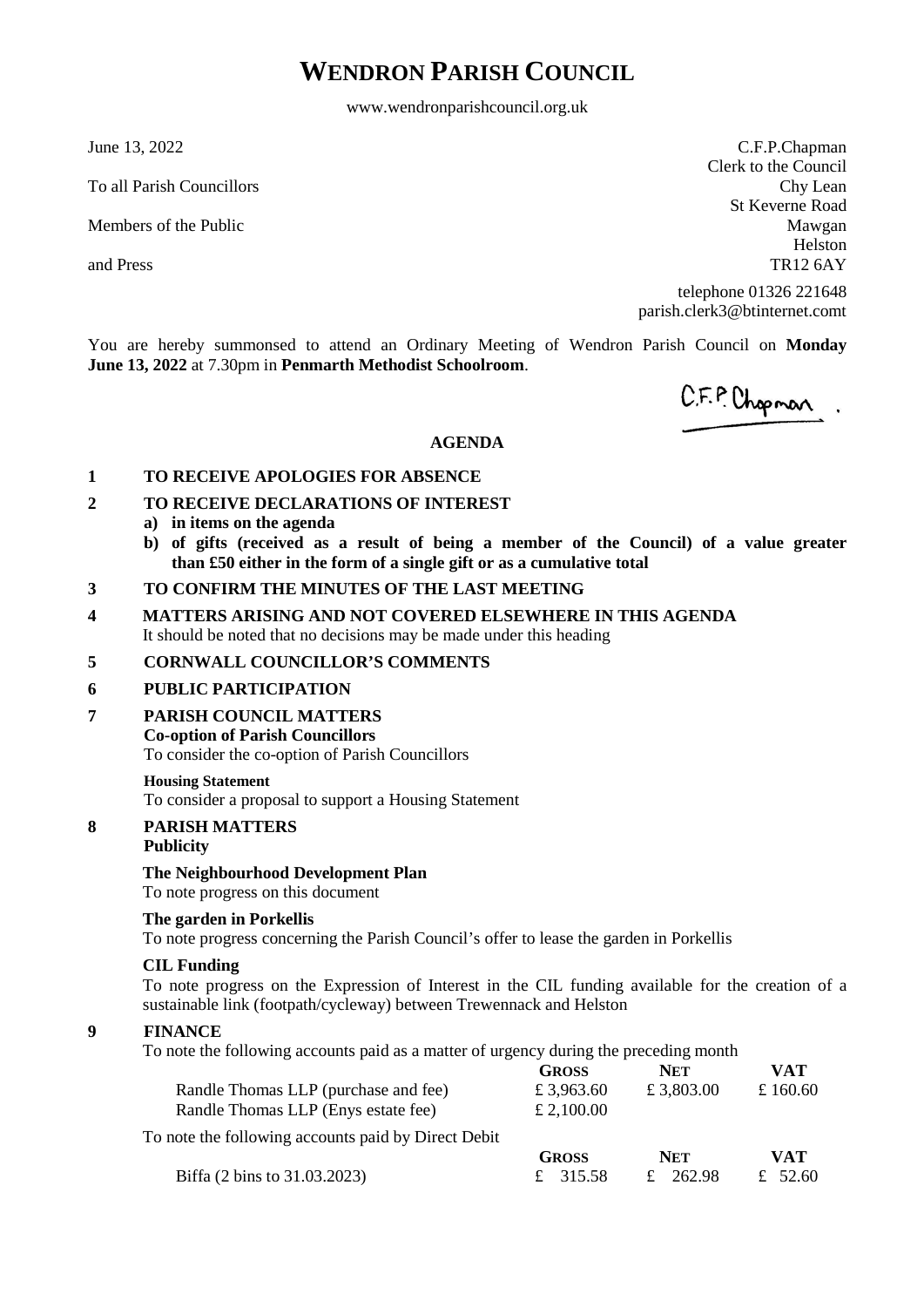To present the following accounts for consideration:

|                                                |                                             |           | <b>GROSS</b> |            | <b>NET</b> |           | VAT |          |
|------------------------------------------------|---------------------------------------------|-----------|--------------|------------|------------|-----------|-----|----------|
| <b>HM Revenue and Customs</b>                  |                                             |           |              | £1,269.38  |            |           |     |          |
| Eric and Jeff Bray Garden Services (cemetery)  |                                             |           | £            | 92.00      | $\pounds$  | 76.67     | £   | 15.33    |
| South West Playground Safety Inspections 11/21 |                                             |           | £            | 30.00      | £          | 25.00     | £   | 5.00     |
| Retanna Community (Platinum celebrations)      |                                             |           |              | 200.00     |            |           |     |          |
| South West Playground Safety Inspections 05/22 |                                             |           | £            | 36.00      | $\pounds$  | 30.00     | £   | 6.00     |
|                                                | Eric and Jeff Bray Garden Services (garden) |           |              | 990.00     | £          | 825.00    | £   | 15.33    |
| South West Play                                |                                             |           |              | £ 5,298.00 |            | £4,415.00 |     | £883.00  |
| South West Play                                |                                             |           |              | £ 1,058.40 | f          | 882.00    |     | £176.40  |
| Hockerill Engraving                            |                                             |           |              | £ 585.00   |            | £ 487.50  |     | £ 97.50  |
| R.Sanders                                      |                                             |           |              |            |            |           |     |          |
| Church and cemetery                            | £                                           | 320.00    |              |            |            |           |     |          |
| Trelill Well                                   | $\mathbf f$                                 | 80.00     |              |            |            |           |     |          |
| Grass cutting                                  | $\mathbf f$                                 | 350.00    |              |            |            |           |     |          |
| <b>Boundary</b> stones                         | $\pounds$                                   | 140.00    |              |            |            |           |     |          |
| Jubilee Garden                                 | $\mathbf f$                                 | 35.00     |              |            |            |           |     |          |
| Play area (river bank)                         | $\mathbf f$                                 | 75.00     |              |            |            |           |     |          |
| Jubilee trail                                  | £                                           | 826.00    |              |            |            |           |     |          |
|                                                | total                                       |           |              | £ 2,191.20 |            | £1,826.00 |     | £ 365.20 |
| Colin Chapman                                  |                                             |           |              |            |            |           |     |          |
| salary (May)                                   |                                             | £1,146.23 |              |            |            |           |     |          |
| telephone                                      | $\mathbf f$                                 | 42.76     |              |            |            |           |     |          |
| office expenses                                | $\mathbf f$                                 | 53.15     |              |            |            |           |     |          |
| travelling                                     | $\mathbf f$                                 | 53.45     |              |            |            |           |     |          |
| use of home                                    | £                                           | 25.00     |              |            |            |           |     |          |
|                                                |                                             | total     |              | £ 1,320.62 |            |           |     |          |
| To note the following receipt                  |                                             |           |              |            |            |           |     |          |
| Tresise and Balwin (headstone)                 |                                             |           |              | £160.00    |            |           |     |          |
| Pendle Funeral Service (Mrs Jenkin)            |                                             |           |              | £500.00    |            |           |     |          |
|                                                |                                             |           |              |            |            |           |     |          |

Robert Lawrence (Mrs Williams) £ 160.00

#### **10 PLANNING**

**To consider observations concerning the following planning applications** 

PA22/04321 Mr E.Noy – Conversion and extension of existing stone barn to form a single residential dwelling – redundant barn at Chywood Farm, Boswin.

#### **To note the receipt of planning application decisions including the following**

PA21/08492 APPROVED – Change of use to camping, erection of reception plus toilet/shower block, access improvements, laying of aggregate hard standing – Boquio Vean, Crelly, Trenear

PA22/03855 APPROVED New agricultural vehicular access Lancarrow Farm, Four Lanes

#### **11 REPORT OF CLERK AND CORRESPONDENCE**

- **12 CHAIRMAN'S AND COUNCILLORS' COMMENTS**
- **13 MATTERS FOR INCLUSION AT FUTURE MEETINGS**

#### **DATE AND TIME OF NEXT MEETINGS**

Monday July 11, 2022 in **Penmarth Methodist Schoolroom**